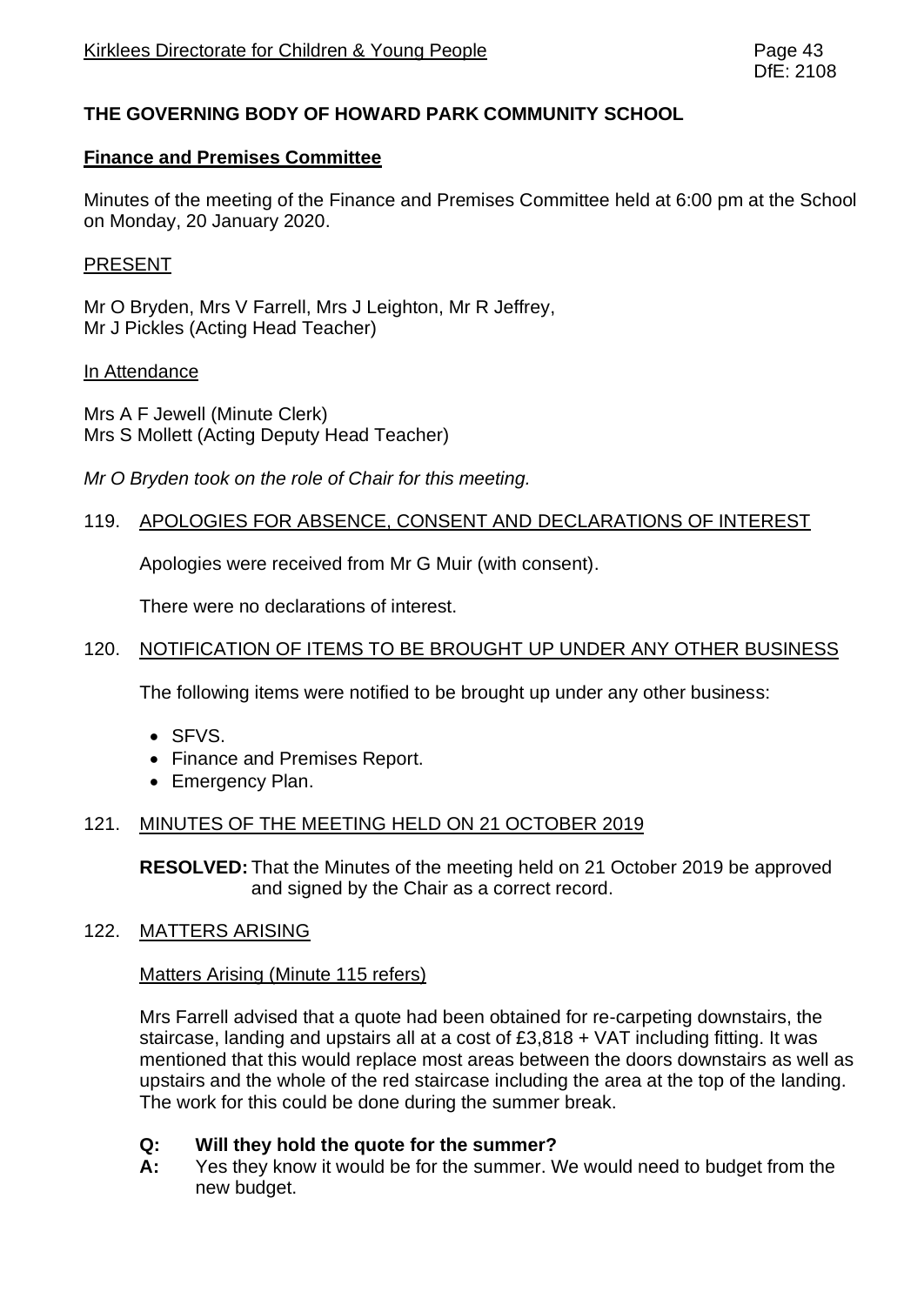Governors noted that the staircase would have to be done due to health and safety issues. It would become apparent in the next few weeks, if the rest of the carpeting could be done, due to budget constraints.

## 123. ANY OTHER BUSINESS

(a) SFVS

**RESOLVED:** That the SFVS be approved and referred to the Governing Body for ratification.

## (b) Finance and Premises Report (including budget update)

The report had been distributed to Governors prior to the meeting. Mrs Farrell discussed the contents with Governors and they noted the following:

- (i) Budget
	- **Q: Are direct teaching costs expected to come back in line or are we paying more than we originally thought?**
	- **A:** We expected to pay this, as we had changes to staffing before Christmas. Some of this will come back from insurance.

It was noted that the School was now planning the residential trip for next year and that some of this would be paid for out of this year's budget. It was mentioned that trips would need to tie in with the curriculum and Governors would need to be aware of the trips that are planned. These are covered in the Head Teacher's report to Governors. Mrs Farrell confirmed that she would be speaking to Ms K Hatch about the 'School's Special Facilities' budget for next year, as this would include after School clubs.

It was confirmed that the budget is on track. The Chair was also invited to conduct a monitoring visit with Mrs Farrell.

(ii) Buildings and Maintenance

Mrs Farrell confirmed that a productive meeting had been held with Asset Management regarding the heating in Nursery, which was not fit for purpose. Thermometers have been fitted in Nursery and Asset Management explained how radiant heating works. However, it was noted that the Nursery room would need to be warm at all times. The Governors were made aware that Asset Management would return to the School in a month to assess. The School would like the LA to fund the rectification, as the room has always been used as a Nursery.

Two different companies have been to the School to look at the panel for the main boiler to isolate the hall, as heating the hall is currently pushing the costs up. Quotes are awaited. This would be a cost that the school would need to meet.

It was mentioned that the sprinkler tank outside the School was full to capacity and that there is currently a huge leak in the supply to this. Fortunately, the leak doesn't appear to be a hazard, as water has been running for 3-4 days.